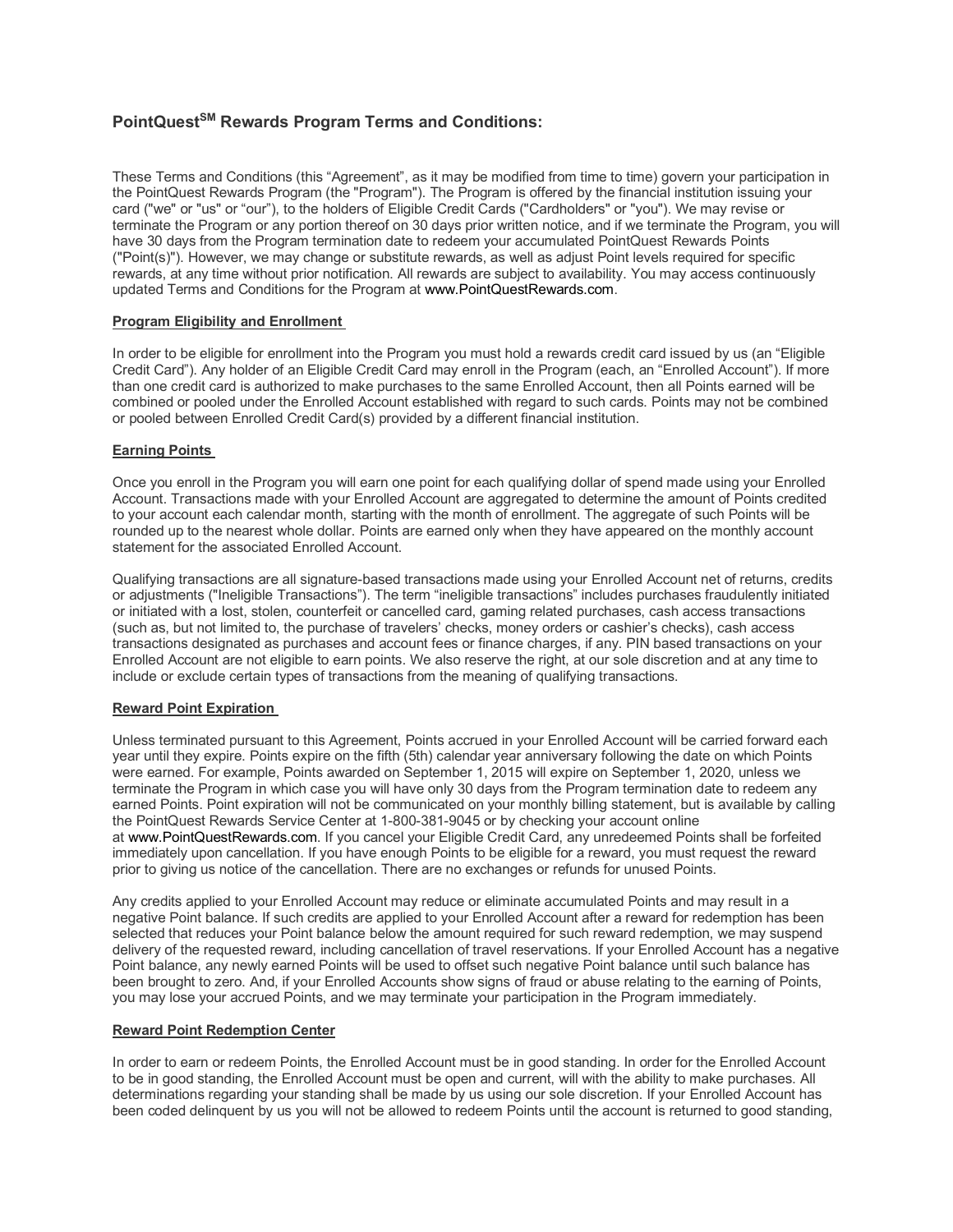although you may continue to earn Points if the Enrolled Account is used. Points will be forfeited and enrollment terminated if any Enrolled Account is charged-off.

Points will generally be available for redemption by the 10th day of the month following the close of the billing cycle for which such eligible transactions have occurred. Point award records are generally transmitted within one (1) month of the qualifying transaction; however, on some occasions Points awards may be transmitted earlier or later than that time. Redemption and expiration of Points will be done on a first-in/first-out basis.

Points may be redeemed by calling the Rewards Service Center at 1-800-381-9045. Our Service Representatives are available to help you redeem points and answer redemption related questions from 9:00 a.m. to 9:00 p.m., Monday through Friday, and 9:00 a.m. to 8:00 p.m., Saturday and Sunday (EST), excluding federal banking holidays. Subject to some limitations, Points may also be redeemed online at www.PointQuestRewards.com.

Any Cardholder of an Enrolled Account may redeem Points, subject to authentication of such Cardholder, as deemed appropriate by the administrators of the Program. Neither we nor its affiliates shall be responsible or bear liability for disagreements between Cardholders concerning the use of Points accumulated in the Program.

Points and rewards have no cash value and may not be assigned or pledged to any third party. You are responsible for any personal tax liability that may be related to participating in the Program and the redemption of any Program rewards. Points may not be transferred upon death or as part of domestic relations proceedings.

Rewards are considered fully redeemed once issued. Lost, stolen, expired or otherwise destroyed rewards including, tickets, certificates, gift cards, merchandise or other documents are not re-issuable or replaceable. No change or credit will be issued for unused portions of rewards, unless we tell you otherwise. Points and/or rewards may not be combined with any other discounts, special rates, or promotions including other promotional or discount programs unless otherwise indicated at the time of Point redemption. To redeem your rewards, follow instructions in the Program materials provided to you or on the website. Allow at least four to six weeks for the redemption of any reward.

# **Shipping and Delivery of Rewards**

Unless otherwise indicated at the time of redemption, all rewards, including travel rewards, will be sent to the address associated with the Enrolled Account. Delivery of rewards may not be made outside the U.S. or to a post office box. You will be responsible for shipping costs for delivery of merchandise rewards to Alaska and Hawaii. Express shipping for rewards may be available upon request and related charges will be billed to your Enrolled Account. Rewards that consist of travel rewards may be subject to pre-purchase requirements, length of stay restrictions or Saturday overnight stay requirements, dollar amount caps and other restrictions. A ticket service fee will be charged when you redeem Points for airline tickets and will be billed to your Enrolled Account. In addition, miscellaneous travel charges including, but not limited to, ticket service fees, airport taxes, excess baggage charges, security fees, passenger facility charges, fuel surcharges, gratuities, insurance, and airline or hotel amenities, are your sole responsibility and are not intended to be included as part of the Program benefit. For a complete listing of restrictions that may apply to any travel rewards, please call 1-800-381-9045.

We, our affiliates and any merchants or vendors participating in the Program make no guarantees, warranties or representations of any kind concerning the rewards. The Program and/or any of its individual elements including rewards are void where prohibited by federal, state, or local laws and regulations and are subject to change as may be necessary to comply with such laws or regulations. You release us, our affiliates and representatives, and any merchants or vendors participating in the Program from all liability regarding the redemption and use of rewards, including any rewards that may be lost, stolen or destroyed or a travel provider's provision or failure to provide transportation or services for any reason.

# **Service Provider**

Administrative services, travel reservation, and issuance of travel documentation are provided by TSYS Loyalty. TSYS Loyalty assumes all liability and responsibility for the provision of such administrative services only. TSYS Loyalty operates as an independent contractor and is not affiliated with the financial institution that issues your Enrolled Account. Neither we nor TSYS Loyalty makes any representations or warranties, whether express or implied with respect to, and do not guarantee or otherwise promise to ensure the satisfactory performance of any products or services provided, or to be provided in connection with the fulfillment of any rewards by any third party, including, but not limited to any common carrier, airline, or other supplier of travel services or products ("Travel Suppliers") or any other supplier of rewards (such other suppliers, together with travel Suppliers, referred to as "Rewards Suppliers"); including, without limitation, an airline's or other carrier's or service provider's lack of provision or failure to provide,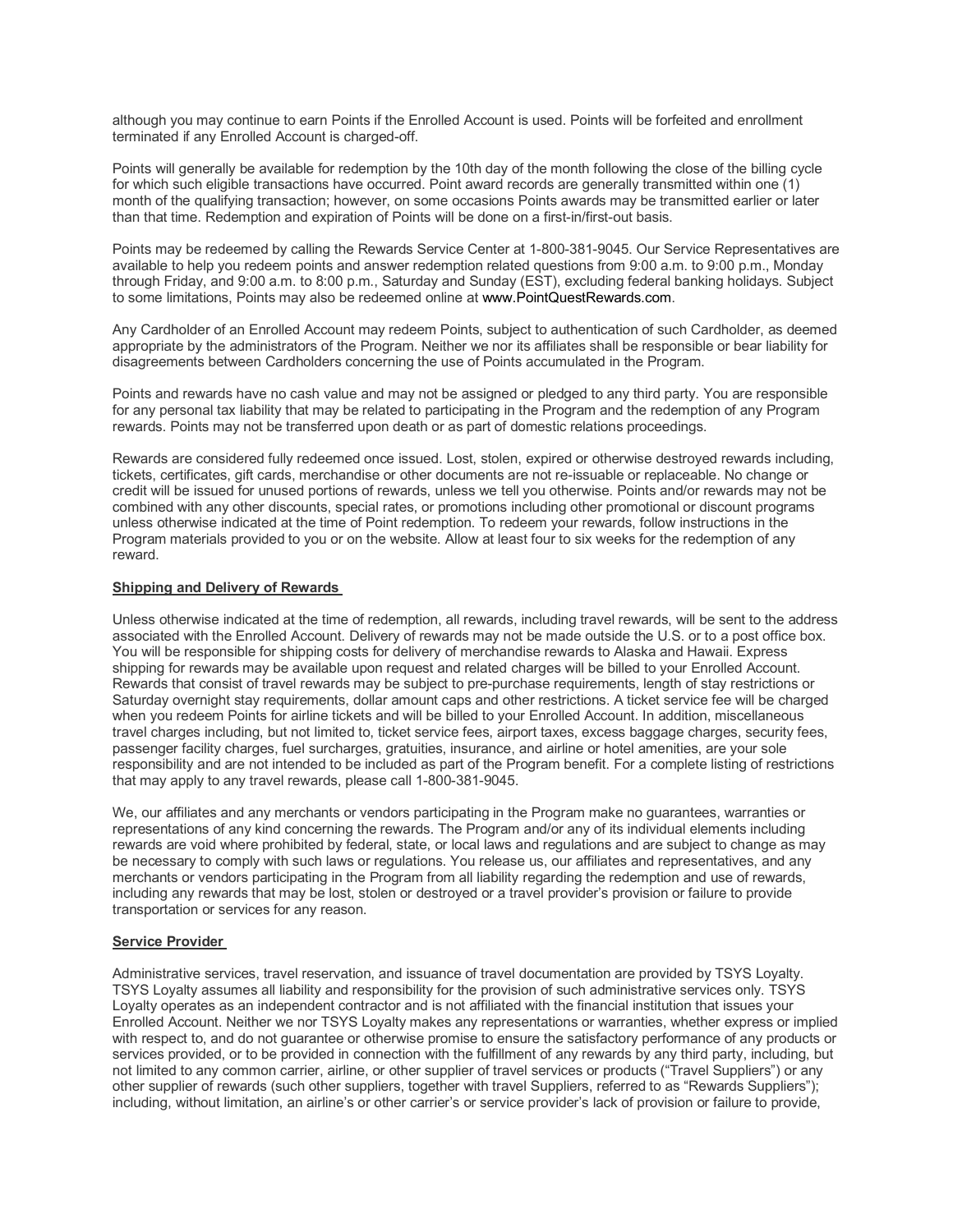ticketed transportation or other services for any reason. Further, neither we nor TSYS Loyalty will be responsible or otherwise liable to you, or any others, for any act, error, omission, injury, loss, accident, damage, delay, nonperformance, irregularity, strike, insolvency, grounding or other event caused by, relating to, or otherwise involving Rewards Suppliers or the products or services thereof, or for any direct, indirect, special, consequential or punitive damages resulting there from.

### **Rewards**

You may redeem Points for airline tickets, cruise travel, gift certificates, gift cards, tours and attractions, car rentals, hotel reservations, and merchandise as shown from time to time on the PointQuest Rewards chart provided to you and available for viewing on line when you log on to your account at www.PointQuestRewards.com. Rewards are subject to additional terms and conditions as noted herein and contained on the redemption materials. Certificates and gift cards may be subject to expiration as disclosed on the certificate or gift card. Rewards may not be resold or transferred unless otherwise indicated. See the redemption chart for reward options.

All rewards are subject to availability and specific rewards may only be available for certain dates. Fees may be imposed when Points are redeemed for airline tickets, hotel reservations, or car rentals. Specific restrictions may apply to certain travel rewards. Terms and conditions are placed in Program communications and on the rewards redemption materials. All reservations are made subject to the conditions of carriage, supply or business of the party providing the service, which include exclusions and limitations of liability. These conditions, restrictions and /or limitations may change from time to time.

### Gift Cards

You may use points for gift cards with select restaurants, retailers and other businesses as shown available on the rewards website or when making reservations directly with a rewards agent. Rewards are subject to additional terms and conditions as noted herein and contained in the redemption materials.

Landry's Restaurants, Inc. Gift Card: This Landry's Restaurants, Inc. (LRI) gift card (Card) may be applied toward the cost of food, beverage or retail merchandise at any LRI restaurant. Presentation of the Card is required for redemption. Each time you use this Card, we will deduct the amount of your purchase until the full value on the Card has been depleted. If the purchase exceeds the funds available on the Card, you must pay the difference at the time of purchase. The Card has no cash value. It cannot be redeemed for cash in any jurisdiction (except as prohibited by law) or in the state of New Jersey and will not be replaced if lost, stolen, altered or damaged. Internet distribution and resale is strictly prohibited. For more information, visit www.landrysrestaurants.com or call 1-800-5-LANDRY (552- 6379), or for balance inquiries, call 1-888-345-8380. Please review the Terms & Conditions available at www.landrysrestaurants.com for additional terms and conditions that apply.

#### Hotel Reservations

You may use points, points plus cash or all cash for hotel reservations with select hotel companies as shown available on the rewards website or when making reservations directly with a rewards agent. You must meet the eligibility requirements established by the hotel provider at the time of booking. Hotel rates do not include Resort Fee's, if applicable, which are payable directly to the hotel at the time of check-out. Most hotel rates allow cancellation with a minimum of a 24-hour notice. Please see the specific hotel/rate cancellation policy at the time of booking. Cancellations may include penalties and a cancellation service fee will apply. Refunds for cancellations may take up to 3 to 4 weeks. Hotels do not allow changes to dates, names, room type, and number of occupants once booking is complete. Changes will result in a cancellation of the current reservation, adhering to the hotels cancellation policy and rebooking at the current room rate and room availability. Neither we nor our affiliates is responsible for the performance of any hotel provider.

#### Car Rentals

You may use points, points plus cash or all cash for car rental reservations with select car rental companies as shown available on the rewards website or when making reservations directly with a rewards agent. Car reservations will be prepaid at the time of booking and payment for costs not covered by the use of points will be made to the Eligible Credit Card associated with the Enrolled Account. Car rental charges will appear on the Eligible Credit Card statement as "Card Member Services". You will be solely responsible at the time the rented vehicle is returned for all additional rentals days and for any and all taxes and other charges not included in the daily rental rate. You and any